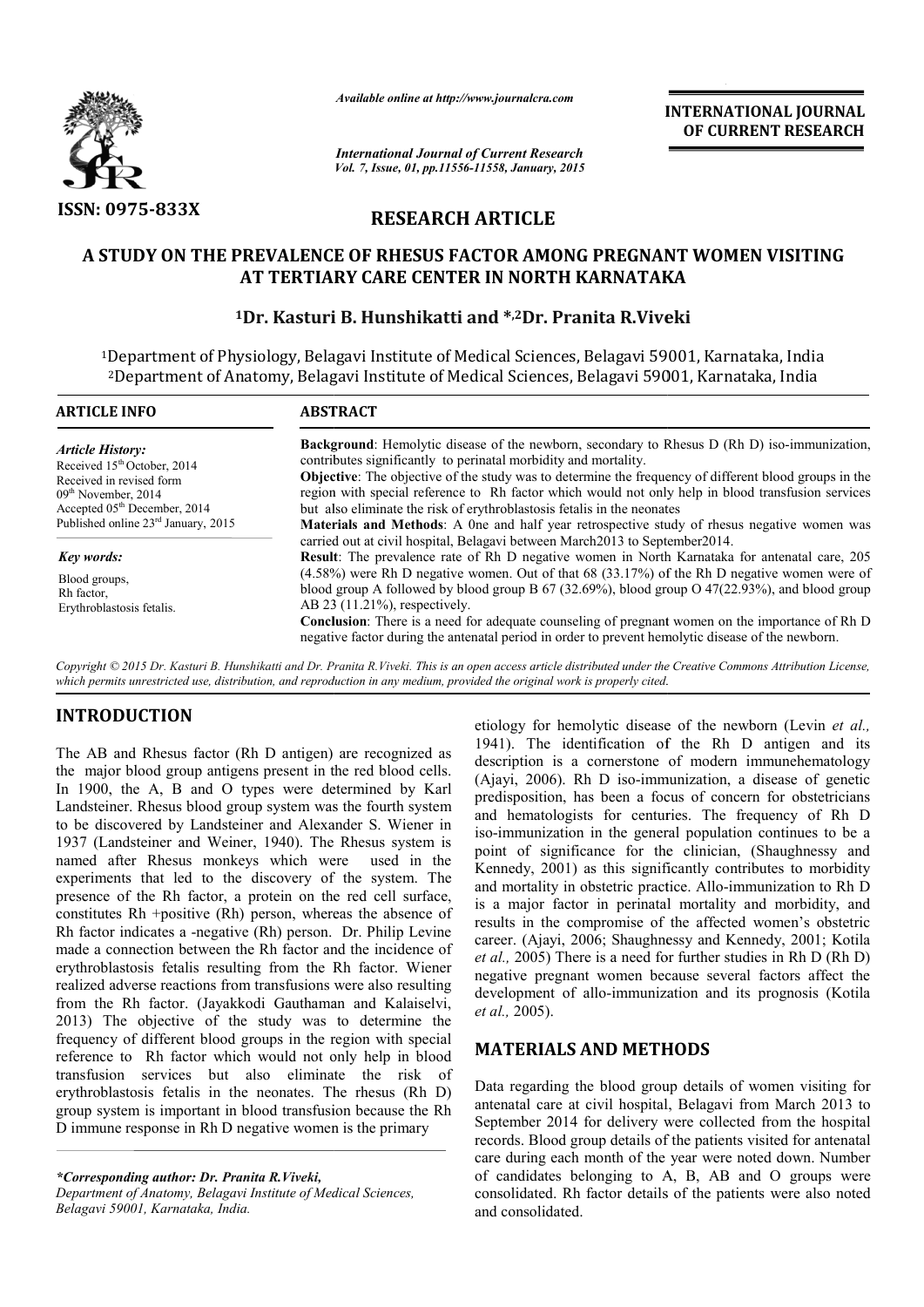A total number of 4473 subjects were found during the study period. They belonged to both rural and urban areas, mostly lower middle class. Their age group ranged from 18 to 40 years.

The ABO and Rh D factors are part of the routine investigations during the antenatal booking of women attending the antenatal clinics at the maternity complex of the Hospital. Antibody screenings are routinely performed at booking on Rh D negative women. Serial antibody titer levels are also performed at subsequent visits for those who are Rh D negative. The previous obstetric history, transfusion history, and obstetric findings were noted. Other information including age, religion, tribe, occupation, and social and family history on the booked Rh D negative pregnant women were obtained from their case files. The Rh D blood group systems of the husbands of women booked for antenatal care is not routinely carried out in this hospital unless this is specifically requested by the managing clinicians. Ethical review and clearance was obtained from the civil Hospital and Ethics Committee. Department protocol was via informed written consent prior to data collection.



**Fig. 1. Percentage of various blood groups (ABO and Rh)**

## **RESULTS**

Four-thousand Four-hundred and Seventy three (4473) women who were visiting for antenatal care at civil hospital, Belagavi included in this study for the period of one and half year. ABO and Rh D blood groups determined as part of their routine investigations at booking. Blood group O 1536 (34.33%) was the commonest blood group, followed by blood groups B(29.18%), A(26.18)%, and AB(09.79 %), respectively. (Table 1) The relative percentage of Rh D blood groups in (Table 2) shows that 4268 (95.42%) women were Rh D positive while 205(4.58%) women were Rh D negative. During the period under study, 205 Rh D negative pregnant women were seen. Sixty eight of the Rh D negative women (33.17%) were of blood group A followed by blood group B: 67 (32.69%), blood group O: 47 (22.93%), and blood group AB: 23 (11.21%), respectively (Table 1).

At the Civil hospital, Belagavi, routine prophylaxis for Rh D negative pregnant women using Rhogam (Anti D) 500 IU is carried out within 72 h of delivery. Two-hundred and three (99.3%) Rh D negative women received Rhogam postpartum while 2 (0.7%) did not receive Rhogam because sensitization had already occurred.

**Table 1. Prevalence of various blood groups in the studied Subjects**

|   | Blood<br>Group | Total<br>$N = 4473(%)$ | Total Rh+ve<br>$N = 4268$ (%) | Total Rh-ve<br>$N=205(%)$ |
|---|----------------|------------------------|-------------------------------|---------------------------|
|   | А              | 1194 (26.69%)          | 1126 (26.38%)                 | 68 (33.17%)               |
| 2 | R              | 1305 (29.18%)          | 1238 (29.00%)                 | 67(32.69%)                |
| 3 | AB             | 438 (09.79%)           | 415 (09.73%)                  | 23 (11.21%)               |
| 4 | $\Omega$       | 1536 (34.33%)          | 1489 (34.89%)                 | 47 (22.93%)               |

**Table 2. Distribution of Rhesus Blood Group**

| Rhesus blood Group   | Frequency | Percentage |
|----------------------|-----------|------------|
| <b>Rh D Positive</b> | 4268      | 95.42      |
| Rh D Negative        | 205       | 4.58       |
| Total                | 4473      | 100        |

## **DISCUSSION**

The prevalence of Rh D negative women in Belagavi district in this study is 4.58%. This is similar to previous studies done at Ibadan and Abraka in Nigeria (Kotila *et al.,* 2005; Onwukeme, 1990). This rate shows a low frequency of Rh D negative Rh D blood group system in this environment. This finding is similar to that previously reported amongst African subjects, West Indians, and blacks in Great Britain (Ezeilo, 1970; Odokuma *et al.,* 2007). The results are, however, different from those reported from the Eastern highlands of Papua Guinea where the entire population was reported to be 100% Rh D positive (Salmon *et al.,* 1988). The Rh D negative blood system is of great clinical significance, especially in medical emergencies where appropriate group compatible blood may not be available. In pregnancy, Rh D negative women whose husbands are Rh D positive need adequate counseling on the etiology of Rh D iso-immunization during the antenatal period to prevent hemolytic disease of the newborn (Kotila *et al.,* 2005; Ezeilo, 1970; Sembulingam. 2006). Rh D positive women were more commonly seen than Rh D negative women. No correlation was observed between ABO and Rh D blood groups.

Rhogam is given only as a prophylaxis and is useless once sensitization has occurred. One of the problems militating against effective prophylactic programs against Rh D isoimmunization is that it is very expensive and many women cannot afford to buy it. There is need for proper public education about this preventable disease. Obstetricians, Hematologists, and Neonatologists also need to put in place a proper protocol for the management of Rh D negative pregnant women to prevent Rh D iso-immunization and to properly care for affected children.

#### **Conclusion**

The need for blood group prevalence studies is multipurpose. Generation of simple database of blood groups provides data about the availability of human blood in case of regional calamities but also serves as a forewarner of future burden of disease like erythroblastosis fetalis. An association of complications like erythroblastosis fetalis with Rh blood group would make the data generated by the study, to be useful for health planners, while making efforts to face the future health